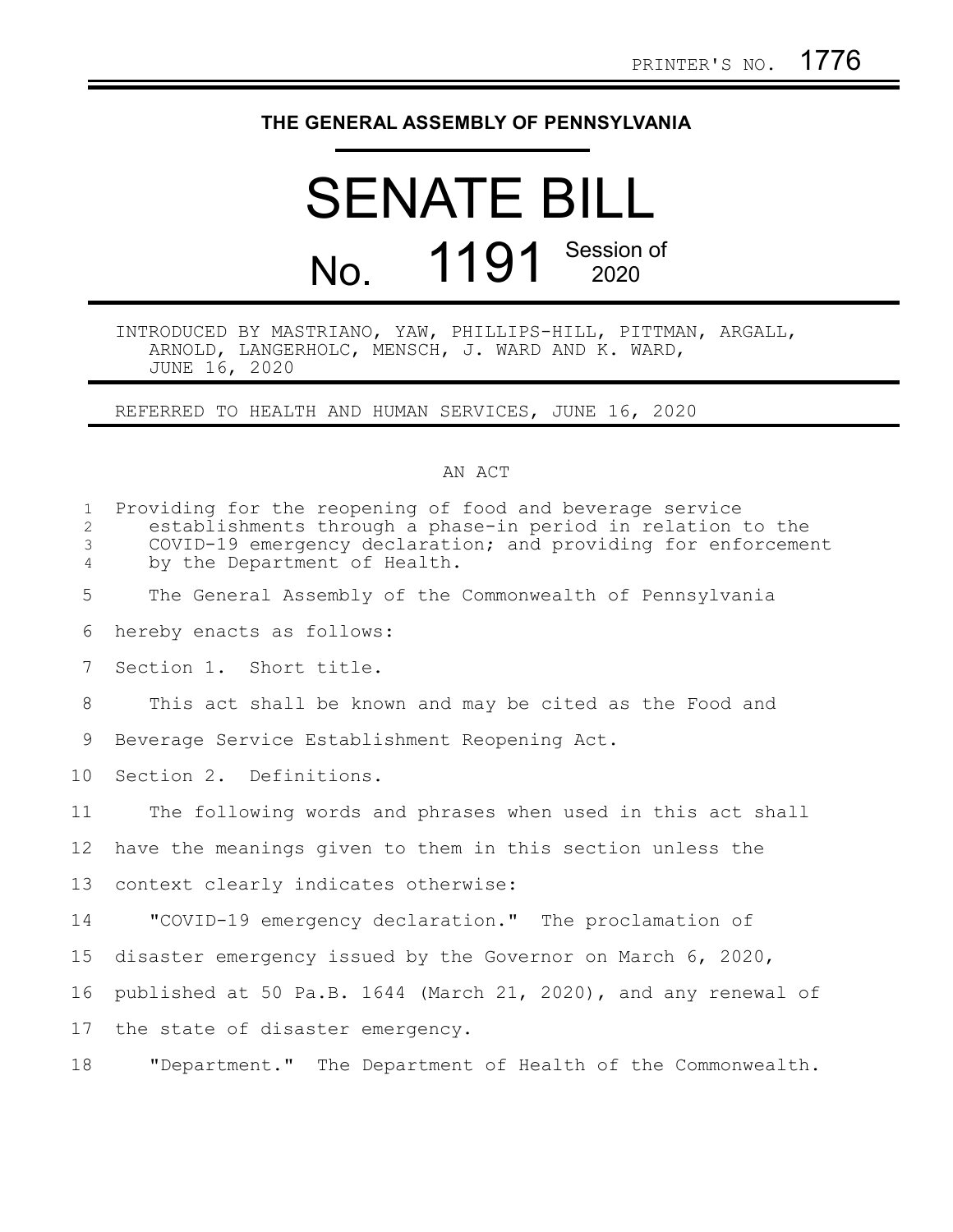"Establishment." A person engaged in the business of selling or offering for sale food or beverages at retail in this Commonwealth. The term includes a restaurant, bar or similar establishment. 1 2 3 4

"Nonrelated customers." Individuals who request service at an establishment and either are not family members or do not share a common dwelling as their residence. 5 6 7

"Occupancy or seating capacity." The number of individuals who may occupy or be seated in a specific establishment as approved by law prior to the COVID-19 emergency declaration. Section 3. Reopening of establishments. 8 9 10 11

(a) General rule.--Notwithstanding the COVID-19 emergency declaration, the Governor's 20200319 TWW COVID-19 Business Closure Order or any other executive order to the contrary, establishments may be open for business provided they comply with the phase-in schedule under subsection (b) and the health and safety provisions under subsection (c). 12 13 14 15 16 17

(b) Phase-in schedule.--An establishment that is open for business during the time period covered by the COVID-19 emergency declaration shall comply with the following phase-in schedule for occupancy or seating capacity: 18 19 20 21

(1) Beginning on the effective date of this section, the establishment may not operate in excess of 25% of its occupancy or seating capacity. 22 23 24

(2) Beginning two weeks after the effective date of this section, the establishment may not operate in excess of 50% of its occupancy or seating capacity. 25 26 27

(3) Beginning four weeks after the effective date of this section, the establishment may not operate in excess of 75% of its occupancy or seating capacity. 28 29 30

20200SB1191PN1776 - 2 -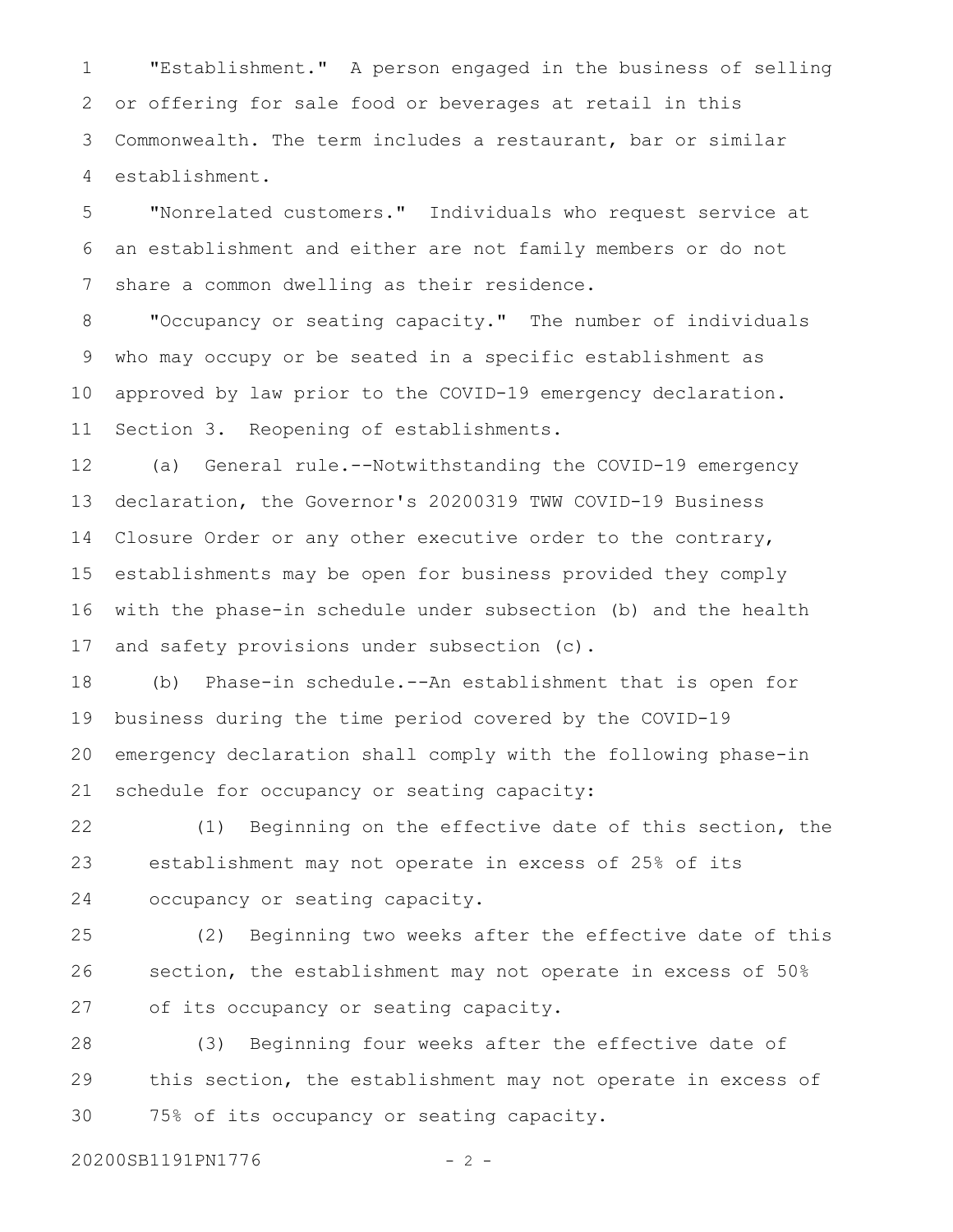(4) Beginning six weeks after the effective date of this section, the establishment may not operate in excess of 100% of its occupancy or seating capacity. 1 2 3

(c) Health and safety provisions.--An establishment that is open for business during the time period covered by the COVID-19 emergency declaration shall comply with the following provisions: 4 5 6 7

(1) The establishment shall comply with the social distancing practices and other mitigation measures defined by the Centers for Disease Control and Prevention, to protect workers and to mitigate the spread of the COVID-19 virus, as well as the guidelines by the United States Department of Labor Occupational Safety and Health Administration. 8 9 10 11 12 13

(2) Unless otherwise required under paragraph (1), an establishment shall ensure that nonrelated customers are seated and served six feet apart consistent with social distancing protocols. 14 15 16 17

Section 4. Enforcement. 18

The department shall enforce compliance with this act. Section 5. Expiration. 19 20

This act shall expire upon termination or expiration of the COVID-19 emergency declaration under 35 Pa.C.S. § 7301(c) 21 22

(relating to general authority of Governor). 23

Section 6. Publication of notice. 24

(a) General rule.--Within seven days of the termination or expiration of the COVID-19 emergency declaration under 35 Pa.C.S. § 7301(c) (relating to general authority of Governor), the department shall submit a notice of the termination or expiration to the Legislative Reference Bureau for publication in the Pennsylvania Bulletin. 25 26 27 28 29 30

20200SB1191PN1776 - 3 -